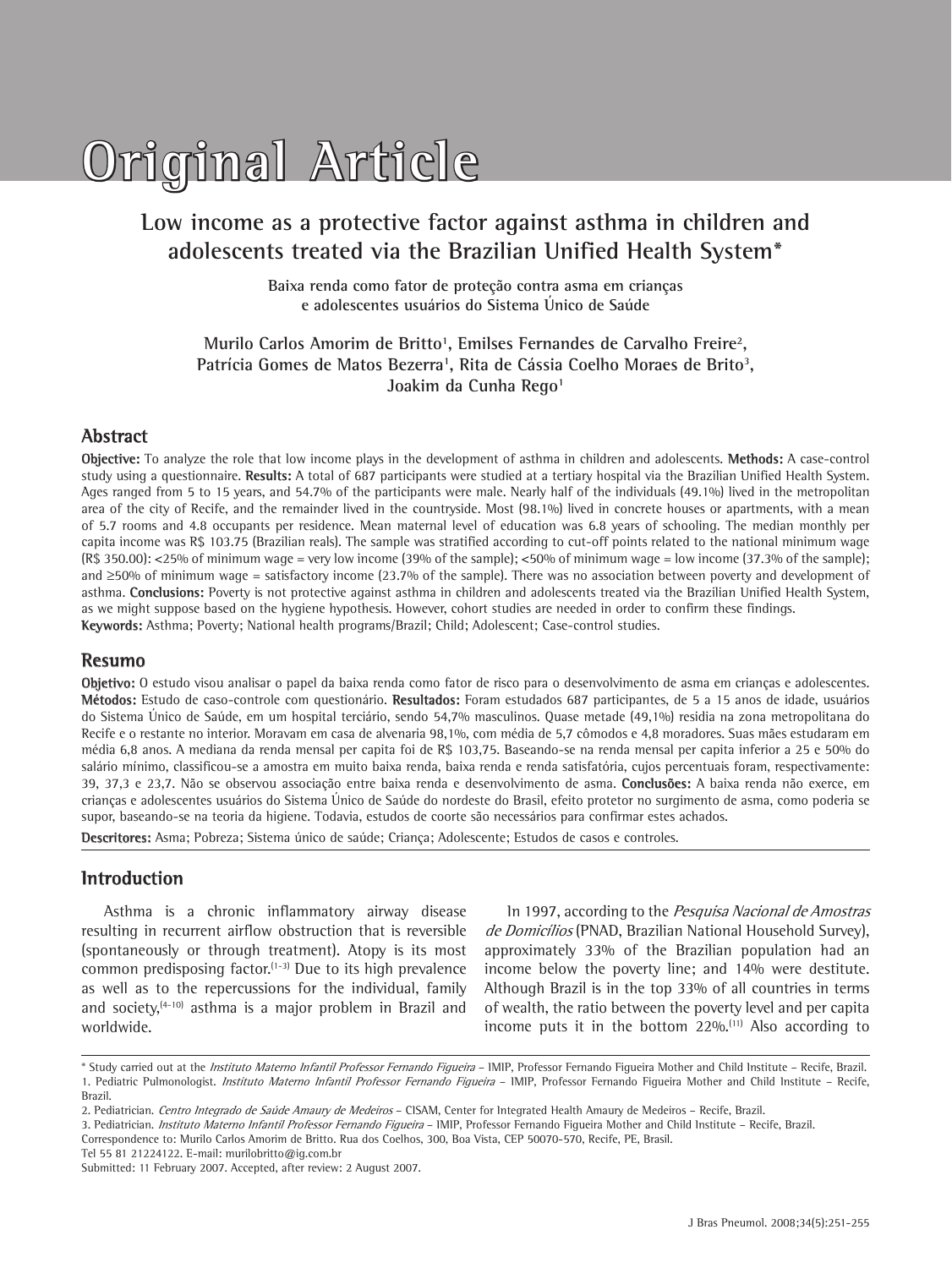the PNAD, there is unequal distribution of wealth in Brazil, not only by social class but also by geographic region. The highest percentage of families with a monthly family income of less than two times the national minimum wage was found in the Northeast (47%) and the lowest percentage was found in the Southeast (16%). The opposite occurred with the percentage of families with a monthly family income of 10 or more times the national minimum wage: 39% of families in the Southeast and 15% of families in the Northeast.<sup>(12)</sup>

The interaction of these two typical problems can have significant repercussions for children. Poverty can affect the etiology, exacerbation, perception and management of asthma. $^{(13)}$  The relationship between poverty and asthma is corroborated by the hygiene hypothesis, $<sup>(14)</sup>$  which states that poor indi-</sup> viduals are more often exposed to microbial agents and, as a consequence, less likely to develop the disease.

Studies carried out in different localities have produced conflicting results regarding the association between asthma and poverty. In England, a cross-sectional study involving approximately 6000 school children showed that the prevalence of wheezing was higher among children from the less privileged social classes.(15) Similar findings were observed in studies conducted in Singapore<sup>(16)</sup> and in the city of Recife, which is located in the state of Pernambuco, Brazil. $^{(8)}$  In a prospective cohort study conducted in New Zealand and involving 1000 individuals monitored up to the age of 26, no association was observed between these variables.<sup>(17)</sup> In a case-control study involving 163 children residing in the city of Cuiabá, Brazil, gender, maternal education, income, breastfeeding duration and passive smoking were not found to be associated with asthma.<sup>(18)</sup> In a study conducted in the city of São Paulo, Brazil and involving 1390 infants under five years of  $age, <sup>(19)</sup>$  the odds ratio for recent wheezing in those whose families had a monthly income of less than 50% of the minimum wage was 3.1, with a 95% confidence interval (95% CI) of 1.66-5.8.

The objective of this study was to analyze the role that low income (a proxy for poverty) plays in the development of asthma in children and adolescents in the Northeast of Brazil, via the Brazilian Sistema

Único de Saúde (SUS, Unified Health System). This study was designed to test the hypothesis that poor children and adolescents are less likely to develop asthma.

## **Methods**

Patients aged 5-15 years treated in the pediatric department of the Instituto Materno Infantil Professor Fernando Figueira (IMIP, Professor Fernando Figueira Mother and Child Institute) were selected for inclusion in this case-control study. The IMIP is a pediatric tertiary referral center of SUS. Approximately two thirds of its clientele come from the metropolitan area, and the remainder come from the countryside and from other states.

Participants were admitted consecutively, on weekday mornings, from March to July of 2006.

The study sample consisted of outpatients treated in the general pediatric department. Inclusion criteria were having been previously diagnosed with asthma or having had at least three previous episodes of wheezing and dyspnea. Controls were selected from among outpatients treated in the following pediatric departments: neurology, orthopedics, surgery and ophthalmology. The choice of controls from these departments was aimed at minimizing selection biases, since controls from the general pediatric department could come in greater proportion from the metropolitan area of Recife and, unlike the cases, would likely have been treated for acute diseases.

Individuals with heart disease were excluded, as were those with immunodeficiency, malnutrition, lung diseases other than asthma or severe neurological diseases, as well as those with tuberculosis, systemic mycosis, psychomotor retardation and physical activity limitation caused by a condition other than asthma.

The data were collected using a questionnaire comprising 42 closed questions (Appendix\*), which was filled out by one of the researchers or by a recipient of a grant from the Brazilian National Council for Scientific and Technological Development, both of whom had received prior training in the administration of the questionnaire.

The sample size of 700 individuals was calculated in accordance with the following assumptions for an unpaired case-control case: a 95% CI; a power of

<sup>\*</sup> Available on the Journal website: http://www.jornaldepneumologia.com.br/english/artigo\_detalhes.asp?id=1095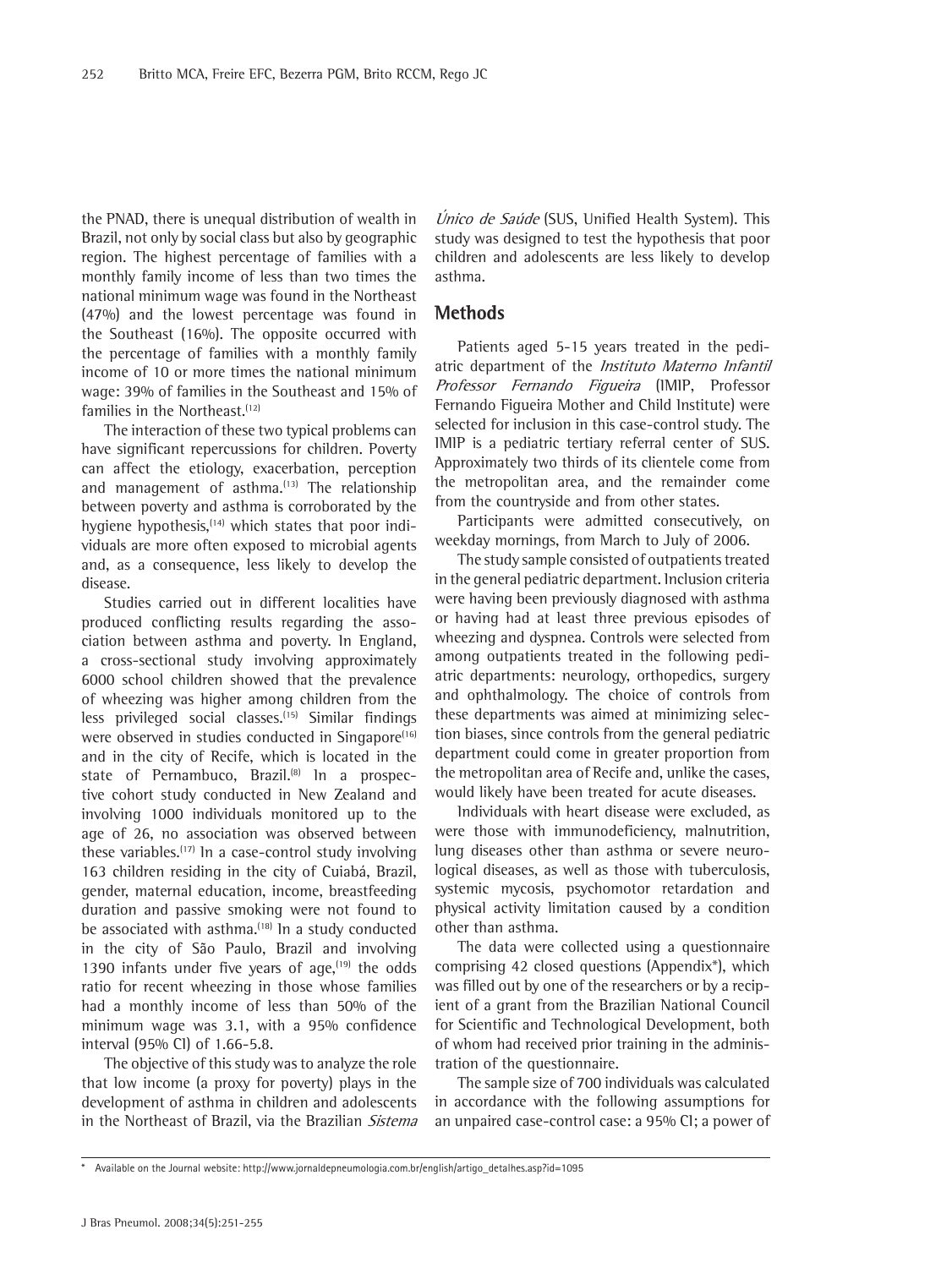253

80%; a 70% frequency of exposure among non-ill individuals (based on a pilot questionnaire); an odds ratio of 1.7; and losses of 10%.

Low income and very low income were defined, according to the criteria used by the federal government, as 50% and 25%, respectively, of the monthly minimum wage, which, at the time of this writing, was 350 Brazilian reals (R\$350.00).(12)

In the univariate statistical analysis, we used the chi-square test or Fisher's exact test, with a significance level of 5%, in addition to the prevalence ratio, with a 95% CI.

The multivariate analysis was carried out following a hierarchical conceptual model, including variables with a level of significance of <20%.

The study was approved by the Ethics in Research Committee of the IMIP (protocol no. 728/06). One of the parents, or the legal guardian, of each participant gave written informed consent.

#### **Results**

A total of 689 participants were studied, 54.7% of whom were males, and ages ranged from 5 to 15 years, with mean and standard deviation of 8.9  $\pm$  2.1 years. Nearly half of the individuals (49.1%) were from the metropolitan area of Recife, 33.2% being from the forest zone of the state, 12.8% being from the wilderness zone, 4.4% being from the backwoods zone, and 0.6% being from other states in the Northeast.

The vast majority of the participants (98.1%) lived in concrete houses, the number of rooms ranging from 1 to 15, with a mean and standard deviation of 5.7  $\pm$  1.7 rooms. The number of persons per household ranged from 2 to 15, with a mean and standard deviation of 4.8  $\pm$  1.7 persons.

Maternal years of schooling ranged from 0 to 18, with a mean and standard deviation of  $6.8 \pm 3.6$  years.

There was no statistically significant difference between the cases and controls in terms of any of the variables evaluated.

Monthly family income ranged from R\$ 50.00 to R\$ 6480.00, with a median of R\$ 460.00 and a 25-75% interquartile range of R\$ 330.00-700.00. Monthly income per capita ranged from R\$ 12.50 to R\$ 1100.00, with a median of R\$ 103.75 and a interquartile range of R\$ 70.00-175.00. Using the cut-off points established by the federal government,

269 participants (39%) were classified as having a very low income, and 257 participants (37.3%) were classified as having a low income. Together, these two groups accounted for 76.3% of the sample.

No statistically significant association was found between poverty and asthma. The p value found in the univariate analysis demonstrated that adjusting for potential confounding factors would not change this result significantly, thereby rendering the multivariate analysis useless (Table 1). Potential confounding factors were as follows: age; gender; place of origin; type of dwelling; number of rooms in the dwelling; maternal level of education; history of atopy; breastfeeding; eating pattern after weaning; vaccination schedule; medication use; viral diseases; previous parasitic infections or tuberculosis; passive smoking; and the presence of animals or aeroallergens in the household.

# **Discussion**

There is sufficient evidence that the prevalence of pediatric asthma is currently high in Brazil, at least in urban zones.(6-9,20-22) In Brazil, however, knowledge regarding risk factors, which is crucial to prevention and treatment, remains quite limited.

The objective of the present study was to analyze the role that poverty plays in the development of asthma (as a risk factor or as a protective factor), using the hygiene hypothesis as a theoretical reference.<sup>(13)</sup> We found no apparent association between poverty and asthma in children and adolescents, based on the genetic and sociodemographic characteristics evaluated in our study. Another study $(18)$ produced similar results. In a case-control study involving 163 children 4-14 years of age, treated at

**Table 1 -** Univariate analysis between low income and asthma in children and adolescents aged 5-15 years, treated at the pediatric outpatient clinic of the Professor Fernando Figueira Mother and Child Institute, between March and July of 2006, stratifying the groups by monthly per capita income.

| Salary range     | Without | With                | Total |
|------------------|---------|---------------------|-------|
|                  | asthma  | asthma <sup>a</sup> |       |
| $<$ R\$87.50     | 146     | 123                 | 269   |
| R\$ 88.00-174.50 | 142     | 115                 | 257   |
| >R\$175.00       | 89      | 74                  | 163   |
| Total            | 377     | 312                 | 689   |

 ${}^{a}$ Pearson's chi-square test of association = 0.2588, p = 0.97.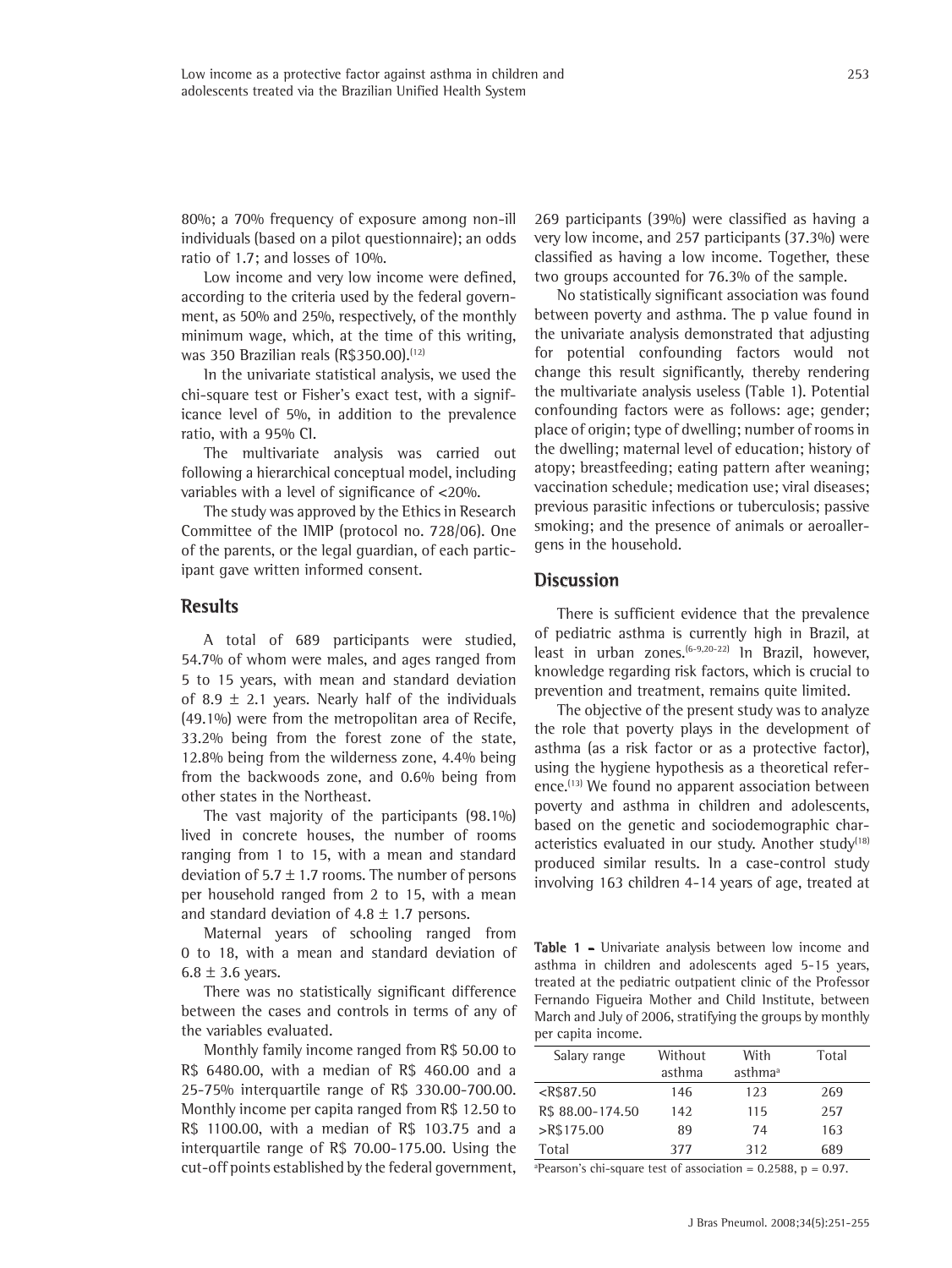pediatric outpatient clinics or pediatric emergency rooms in Cuiabá, the authors found no relationship between asthma and poverty (defined as an income of <50% of the monthly minimum wage), reporting only a relationship between asthma and allergen sensitization. However, other authors,  $(19)$  in a population-based survey comprising 1132 infants younger than 5 years of age, also compared asthma symptoms with a monthly income of <50% of the minimum wage and found an odds ratio of 3.16 (95% CI: 1.70-5.85). In a study conducted in Brasília, Brazil, $(23)$  6437 children and adolescents, 6-7 and 13-14 years of age, respectively, were evaluated. Although the authors found a higher prevalence of asthma symptoms in the upper socioeconomic groups, they did not mention how the cut-off points were determined. A cross-sectional study of school children in Recife<sup>(8)</sup> produced results similar to those of the abovementioned study, $^{(23)}$ in which the prevalence of asthma symptoms was significantly higher in school children whose mothers had a higher level of education. Those three studies, however, were not designed to determine risk, and their findings might have been affected by biases or confounding factors.

Studies carried out in other countries have also produced discrepant results. In a survey conducted in Singapore using the International Study of Asthma and Allergies in Childhood (ISAAC) protocol, the authors found the prevalence of asthma to be higher in children from the upper socioeconomic classes.(16) In a prospective cohort study monitoring children from birth and involving approximately 1000 individuals residing in a city in New Zealand, no relationship was found between socioeconomic status during childhood and asthma at the age of  $26^{(17)}$  ln a community in the United Kingdom,  $(15)$  a survey using the ISAAC protocol in over 6000 children between 8 and 9 years of age demonstrated an association between asthma morbidity/mortality and lower socioeconomic status.

Worldwide, poverty is a burden for those who live in it. The determinants and characteristics of poverty vary among populations, even within Brazil. According to one study,<sup>(11)</sup> poverty in Brazil results from the unequal distribution of wealth and unequal opportunities for socioeconomic inclusion. Poverty is more widespread in the northern and northeastern regions of the country. Even without scientific evidence, comparing different communities, it can be hypothesized that the determinants of poverty in Singapore and New Zealand, for example, are different from those observed in Brazil, and that the findings can therefore differ.

It cannot be stated that the lack of a relationship between poverty and asthma found in our study resulted from the homogeneity of the sample studied, which consisted mostly of poor individuals, since subgroups were representative in all strata. However, since social inequality in Brazil is high,<sup>(11)</sup> the external validity of this study is limited to patients treated via the SUS, and our findings cannot be extrapolated to the general population.

This study has limitations that need to be addressed. First, all data were collected using a questionnaire. The characterization of asthma based on the presence of three or more lifetime episodes of wheezing or on a previous diagnosis of asthma, although criteria that are widely used and  $b$ accepted,<sup> $(1,24)$ </sup> might have generated overdiagnosis of cases and selection bias. For studies aimed at determining asthma risk, some authors<sup> $(25)$ </sup> recommend that pulmonary function tests and allergy tests be included. Due to logistical constraints, it was not possible to carry out these complementary tests. Another potential limitation is memory bias, which might have resulted in an underestimation of the number of cases of asthma. In order to avoid this bias in determining poverty, we used the per capita income of the last month as a proxy for per capita income in the first years of life, assuming that the socioeconomic situation of the participants remained stable throughout their lives. This might have also generated a non-differential selection bias.

Despite these limitations, the study appears valid and, in a reasonably precise manner, confirms that poverty has no effect on asthma in children and adolescents treated via the SUS in the Northeast of Brazil. However, further studies are needed, especially cohort studies, in order to clearly explain this relationship in Brazil.

# **References**

- 1. Global initiative for asthma. Global strategy for asthma management and prevention. Geneva: NHLBI/WHO workshop report. 2004. p. 95.
- 2. Warner JO, Naspitz CK. Third International Pediatric Consensus statement on the management of childhood asthma. International Pediatric Asthma Consensus Group. Pediatr Pulmonol. 1998;25(1):1-17.